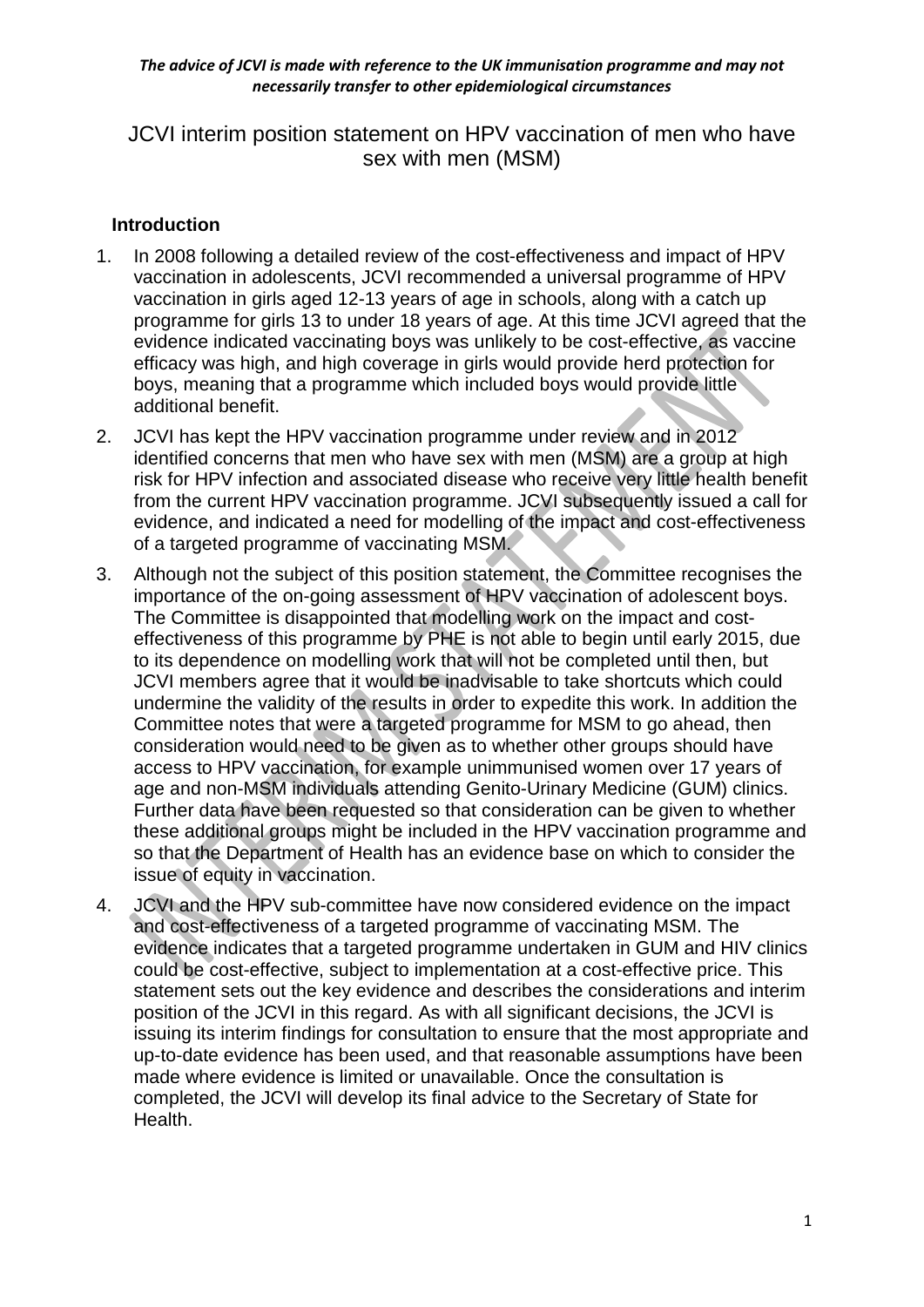# **Background**

# Previous deliberations on HPV vaccination programmes

- 5. JCVI began consideration of HPV vaccination in 2006. JCVI considered all available evidence before development of a recommendation for the introduction of an HPV vaccination programme in the UK, including:
	- vaccine efficacy studies,
	- burden of disease resulting from HPV infection (epidemiology),
	- the expected health benefits of introducing an HPV vaccination programme,
	- whether the programme would be cost effective,
	- attitudinal work, and
	- the suitability of a routine immunisation programme.
- 6. At the October 2007 meeting JCVI concluded that a universal HPV vaccination programme for girls aged 12 to 13 years would be cost effective. In addition to this, the Committee also recommended a time-limited 'catch up' vaccination of girls aged 13 to 17 years. In July 2008 a full statement on HPV vaccination was  $is sued<sup>1</sup>$  $is sued<sup>1</sup>$  $is sued<sup>1</sup>$
- 7. JCVI did not recommend vaccinating boys at this time as it was considered unlikely to be cost-effective. The Committee considered that high coverage in girls would provide herd protection to boys, and that vaccination of boys would generate little additional benefit to the prevention of cervical cancer, which was the main aim of the programme. Additionally, JCVI agreed that there was insufficient evidence on the protective effects of the vaccine against cancers affecting males such as anal, head and neck cancers. JCVI agreed that when more data became available, high-risk groups such as MSM would be considered.

# Review of the existing programme

 $\overline{a}$ 

- 8. The HPV immunisation programme was introduced in 2008 with girls aged 12-13 years routinely offered a course of three doses of vaccine. A catch-up campaign offered vaccine to girls aged 13 to 17 years of age. The vaccine used routinely from 2008 to September 2012 was the bivalent vaccine, Cervarix®, which provides protection against HPV types 16 and 18. Since September 2012 the quadrivalent vaccine Gardasil® has been used, which in addition to providing protection against HPV types 16 and 18 also provides protection against HPV types 6 and 11 responsible for the majority of cases of genital warts in the UK. Coverage with the complete vaccine course for the routine cohort in the UK has exceeded 80%.
- 9. Since the programme was introduced evidence has emerged that HPV immunisation is likely to provide protection against a wider range of HPV-related diseases, including anal, penile and oropharyngeal cancers. Questions have subsequently been raised on whether the immunisation programme should now include boys and/or MSM and at the June 2012 JCVI meeting, the committee asked the Health Protection Agency (HPA) to consider modelling work to assess the impact and cost effectiveness of HPV immunisation of MSM. It was acknowledged that this would take some time to complete due to a lack of data on

<span id="page-1-0"></span> $1$  [JCVI statement on human papillomavirus vaccines to protect against cervical cancer](http://webarchive.nationalarchives.gov.uk/20120907090205/http:/www.dh.gov.uk/prod_consum_dh/groups/dh_digitalassets/@dh/@ab/documents/digitalasset/dh_094739.pdf)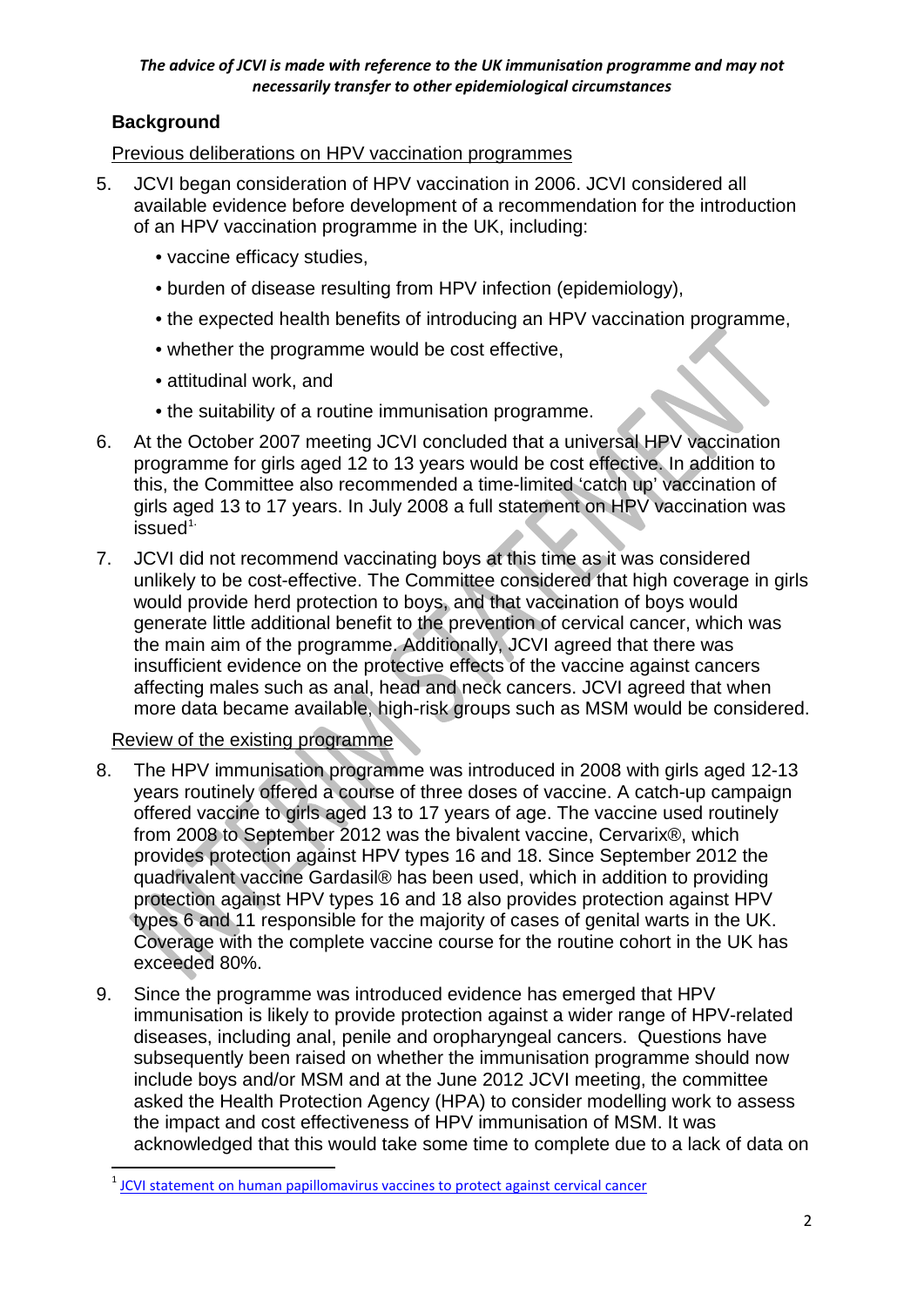the incidence of HPV in MSM, the prevalence of HPV infections in MSM by age and prevalence in the settings where vaccination could be offered to MSM.

- 10. At the June 2012 JCVI meeting, the committee also agreed that a call for evidence be issued to ask for information relating to:
	- a two dose HPV vaccination schedule;
	- the impact of the current HPV programme;
	- HPV immunisation of MSM:
	- the impact of HPV immunisation on a wider range of HPV-related diseases; and
	- the potential impact of higher valency vaccines.
- 11. In October 2013 the committee agreed that consideration of options for vaccinating MSM should be prioritised and agreed that modelling would be required to assess the cost-effectiveness of a targeted programme to vaccinate MSM. The committee also agreed that a HPV sub-committee should be formed to look at all the issues around HPV vaccination under consideration, including vaccination of MSM when attending sexual health services and to report its findings and recommendations back to the JCVI. [2](#page-2-0)
- 12. At the January 2014 HPV Subcommittee meeting the Subcommittee was informed that modelling to inform a decision about vaccinating MSM on attendance at sexual health services was underway and would be completed by the autumn of 2014[3](#page-2-1), and so the Subcommittee met again in September 2014 to consider the results of the modelling and cost-effectiveness analyses on vaccinating MSM when attending sexual health services (GUM and HIV clinics)<sup>[4](#page-2-2).</sup> JCVI considered the findings and advice of the HPV Subcommittee at its October 2014 meeting and advised that an interim statement should be issued and that stakeholders should be invited to comment on the validity of the modelling and costeffectiveness analyses and the interim advice of the Committee. The Committee also advised, for assurance purposes, that the modelling and cost effectiveness work undergo additional peer review in parallel to the stakeholder consultation.<sup>[5](#page-2-3)</sup>

# **Impact and Cost-effectiveness analysis**

13. JCVI's consideration of a vaccination programme for MSM when attending sexual health services was primarily based on its assessment of a modelling and cost effectiveness study conducted and coordinated by Public Health England in collaboration with University College London (UCL) and the London School of Hygiene and Tropical Medicine[6](#page-2-4).

<span id="page-2-0"></span>[Minute of the JCVI meeting held on 2 October 2013](https://app.box.com/s/iddfb4ppwkmtjusir2tc)<br>Minute of the HPV sub-committee held on 20 January 2014 **.** 

<span id="page-2-2"></span><span id="page-2-1"></span><sup>&</sup>lt;sup>4</sup> Minute of the HPV sub-committee September 2014  $^5$  Minute of the JCVI meeting held on 1 October 2014

<span id="page-2-4"></span><span id="page-2-3"></span><sup>&</sup>lt;sup>6</sup> Jit *et al* (unpublished). The impact and cost-effectiveness of selective HPV vaccination of men who have sex with men via genitourinary medicine clinics: a rapid assessment.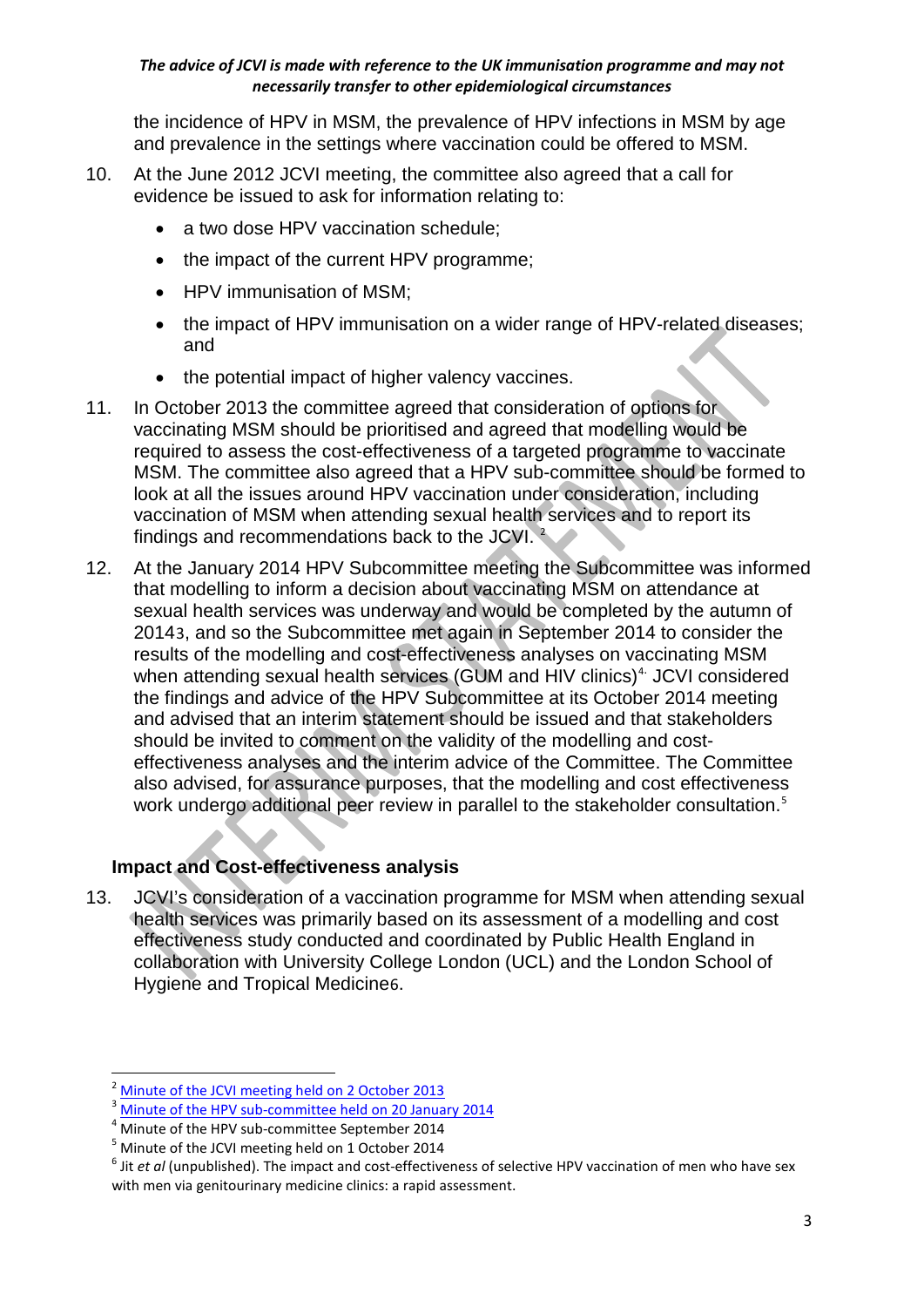# *Methodology*

- 14. The modelling and cost effectiveness study considered vaccination of four groups of MSM attending GUM and HIV clinics: HIV positive MSM aged 16-25 years, HIV positive MSM aged 16-40 years, MSM aged 16-25 years and MSM aged 16-40 years. In all scenarios both the quadrivalent and bivalent vaccines were considered and MSM were assumed to be vaccinated with a three dose schedule.
- 15. Dynamic SIRS models (Susceptible, Immune, Recovered, Susceptible) were used for the study and the modelling considered the impact of vaccination on anal, penile and oropharyngeal cancers, and anogenital warts (AGW). Impact on cancers of the oral cavity and larynx, for which there is not yet strong evidence for a causal link with HPV 16 was not included and noted as a potential (unestimated) additional benefit.
- 16. Costs and benefits were discounted at 3.5% and JCVI criteria were used for assessing cost-effectiveness. The administrative cost per dose used in the base case was the same as that for the girls' programme which is delivered in schools. In the sensitivity analysis a much higher fee was also explored, based on the national non-mandatory tariff for consultations at GUM clinics. Additionally, in the base case scenario the list prices of the vaccines were used in the model and a threshold price at which the vaccines would be cost effective was also calculated.

# *Data Sources*

- 17. Data from a number of published and unpublished sources were evaluated in determining the most plausible parameters for the analysis undertaken. The analysis accounted for data on:
	- vaccine efficacy;
	- the proportion of men who are MSM;
	- MSM partner change rates;
	- the proportion of MSM attending GUM clinics;
	- rates of MSM attendance at GUM clinics;
	- HIV prevalence in MSM including estimates of undiagnosed infection;
	- disease progression rates from HPV infection to anal cancer;
	- anal cancer incidence in MSM;
	- the age distribution of all male anal cancers;
	- anal cancer incidence adjusted according to HIV status;
	- age specific incidence of penile and oropharyngeal cancers associated with HPV infection;
	- HPV-related risk for penile and oropharyngeal cancer in MSM, adjusted according to HIV status;
	- the proportion of cancers attributable to HPV 16 and 18 infections;
	- anal cancer survival rates calculated using data for rectal cancer as a proxy:
	- oropharyngeal cancer survival rates adjusted to reflect the better survival rates for HPV-related oropharyngeal cancers;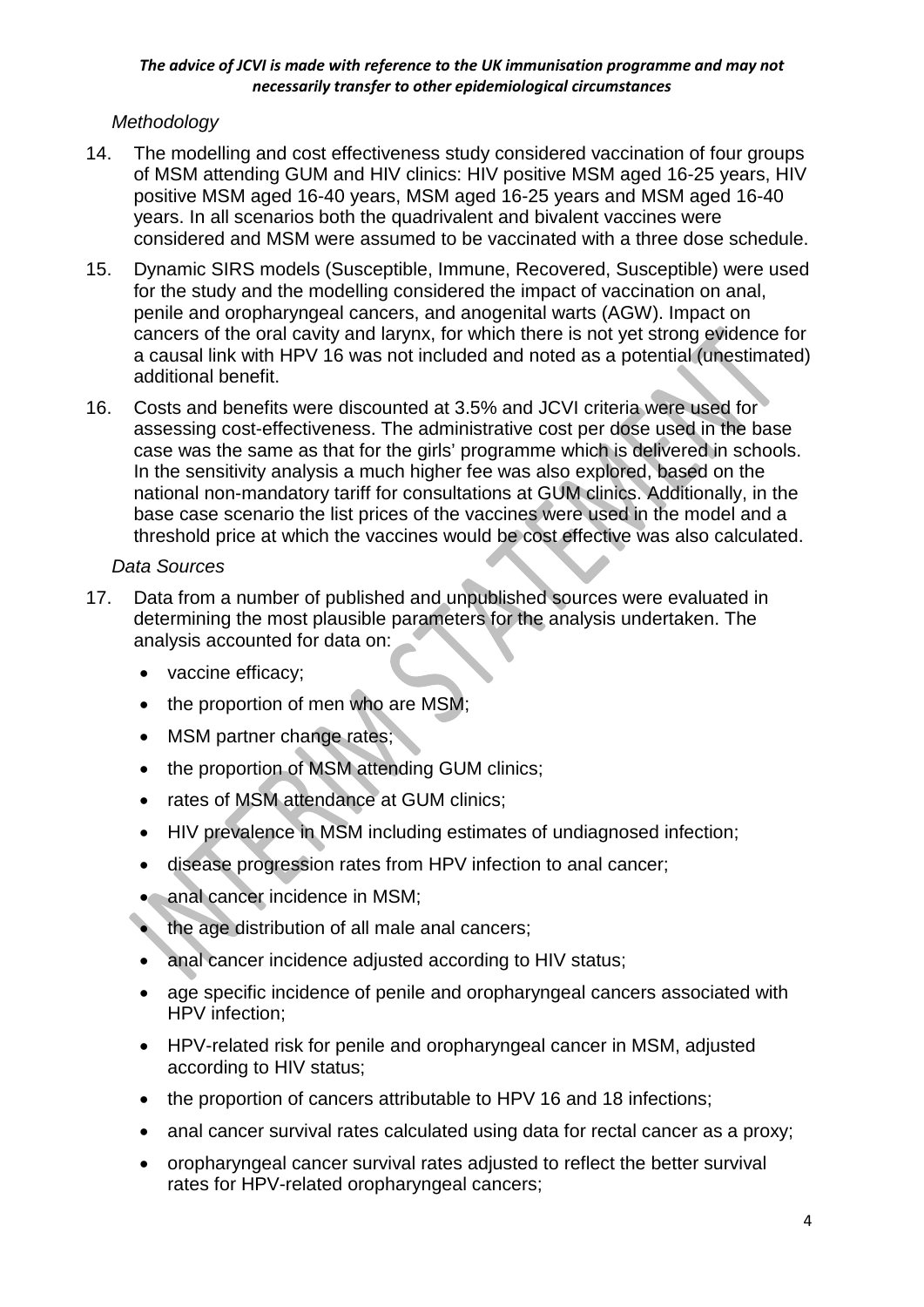- costs updated to 2012/13 GBP values;
- treatment costs per episode of AGW in men:
- estimates of quality of life loss/disutility;
- estimates for duration of each episode of care, treatment and recovery time, adjusted for MSM;
- estimates for treatment costs for anal and penile cancers;
- treatment costs for oropharyngeal cancers were calculated relative to the cost of cervical cancer;
- treatment costs for oral cavity and laryngeal cancers based on the costs for treatment of oropharyngeal cancers;
- administration costs based on the cost for the (school-based) HPV immunisation programme for young girls, with a sensitivity analysis assuming higher administration costs based on the proposed national non-mandatory tariff for consultations at GUM clinics.
- 18. JCVI and the sub-committee agreed that the parameters values used in the analysis were the most plausible based on the available evidence. These values will however be independently peer reviewed according to the standard process for independent review for JCVI. The results of the peer review process will be provided to the HPV sub-committee for consideration, who will in turn report back to JCVI prior to finalisation of the Committee's position.

## **Considerations of the Committee**

- 19. During its deliberations JCVI noted that where evidence was limited or unavailable that a number of assumptions had been made in parameterising the model. In particular the Committee noted assumptions in the base case scenario that:
	- 100% acceptance, uptake and completion of a 3-dose schedule would be achieved in MSM attending GUM clinics;
	- lifelong protection against vaccine strains (protection for 20 years in sensitivity analyses);
	- duration of protection was the same regardless of HIV status;
	- cross-protection against high-risk non-vaccine HPV types had not been considered for either vaccine (due to the limited evidence available regarding the presence and longevity of cross-protection, and because HPV 16 and 18 accounted for a higher proportion of HPV associated non-cervical cancers, than cervical cancers);
	- the bivalent vaccine did not provide cross-protection against AGW (given the limited evidence regarding the impact and longevity of cross-protection);
	- vaccination would provide protection against future infection in seropositive individuals who had cleared their infection (as demonstrated in vaccination trials in females)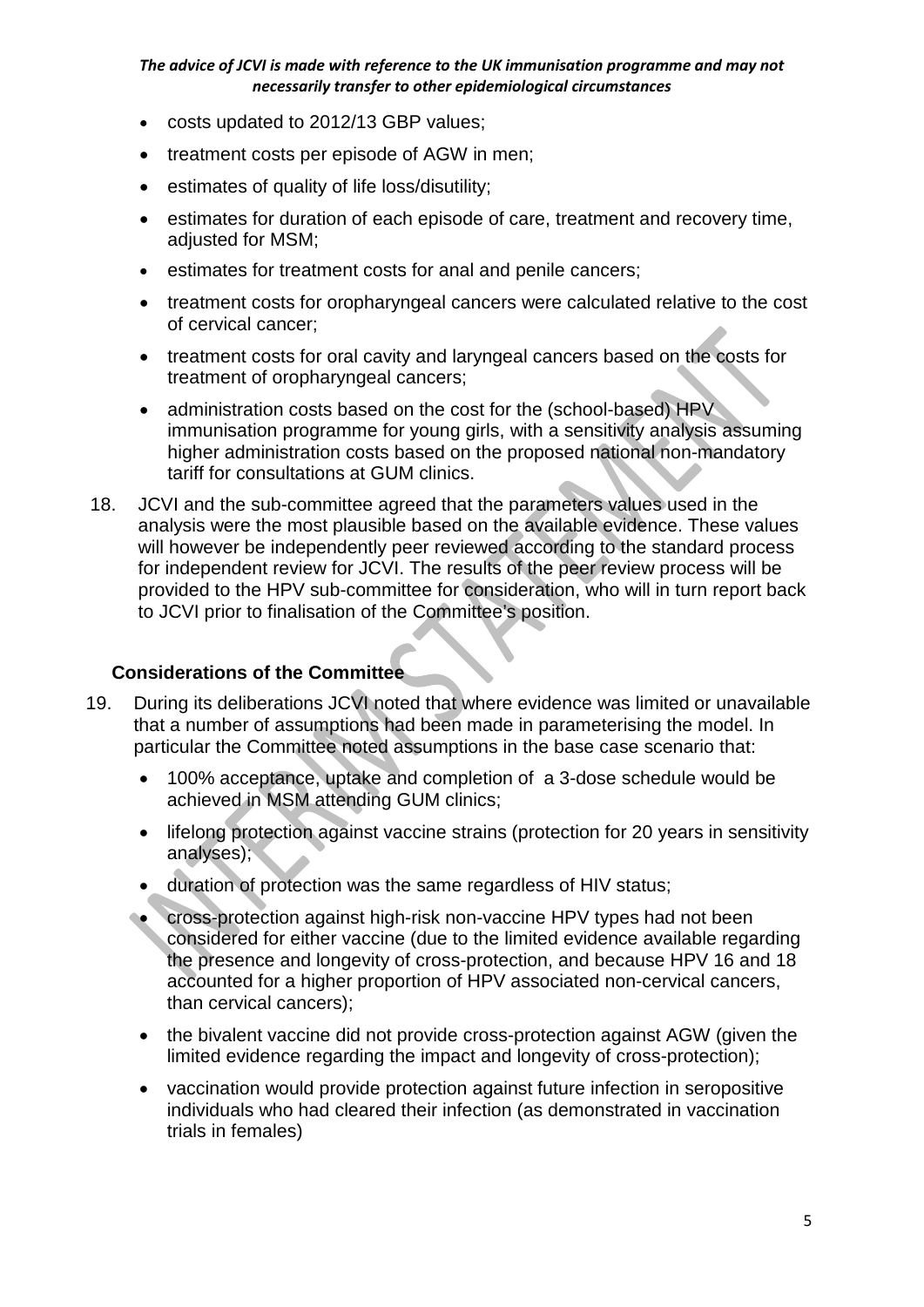- anal cancer incidence was taken to be higher among GUM attendees compared to non-GUM attendees (MSM) with the risk of HPV related cancer adjusted according to HIV status (anal and other cancers);
- the age and time-dependent reduction in anal cancers due to vaccination had been applied to non-anal cancers (due to limited evidence of the natural history of the non-anal cancers);
- HIV positive individuals would attend GUM clinics more frequently than HIV negative MSM, regardless of whether or not their HIV had been diagnosed, with 17.8% of HIV infected individuals assumed to be undiagnosed.
- 20. The Committee noted that these assumptions could lead to an over or underestimation of the impact of vaccination, however the HPV sub-committee and JCVI considered that the assumed parameters would, on balance, provide a reasonable indication of the impact of HPV vaccination in MSM vaccinated in GUM clinics.

## **Uncertainty**

- 21. The Committee identified a number of uncertainties regarding the behaviours of HIV positive MSM, and the impact of vaccination in this group. The data were generally poorer for this group as the numbers were smaller, meaning it was difficult to estimate the risk difference between HIV positive and HIV negative MSM in terms of cancer. The Committee considered that for HIV positive MSM there was a greater uncertainty on duration of protection from HPV vaccination as there was no evidence available.
- 22. A number of assumptions regarding the clinical course of disease and the sexual mixing of sub-groups of MSM had also been made. However the committee agreed that further parameterisation within the model, and inclusion of additional data of limited quality would only have a small impact on the overall outcomes of the model, and would lead to an increased level of uncertainty with regards to the findings. Lower uptake, within reasonable limits, would have a very limited impact on the cost-effectiveness of the programme. A lower completion rate could, however, have an impact on the cost-effectiveness of the programme, as three doses were likely required to achieve long term protection. This had not been examined in the modelling work undertaken, although the Committee noted that the impact of lower uptake might possibly be balanced out by any increased attendance due to the availability of HPV vaccination.
- 23. There was little evidence on the levels of uptake which could be expected and there were no data for MSM on the levels of immunity achieved from only two doses of vaccine. However, some studies had shown a high level of willingness to be vaccinated and a small pilot study in north London indicated an 80% uptake of the offer to vaccinate.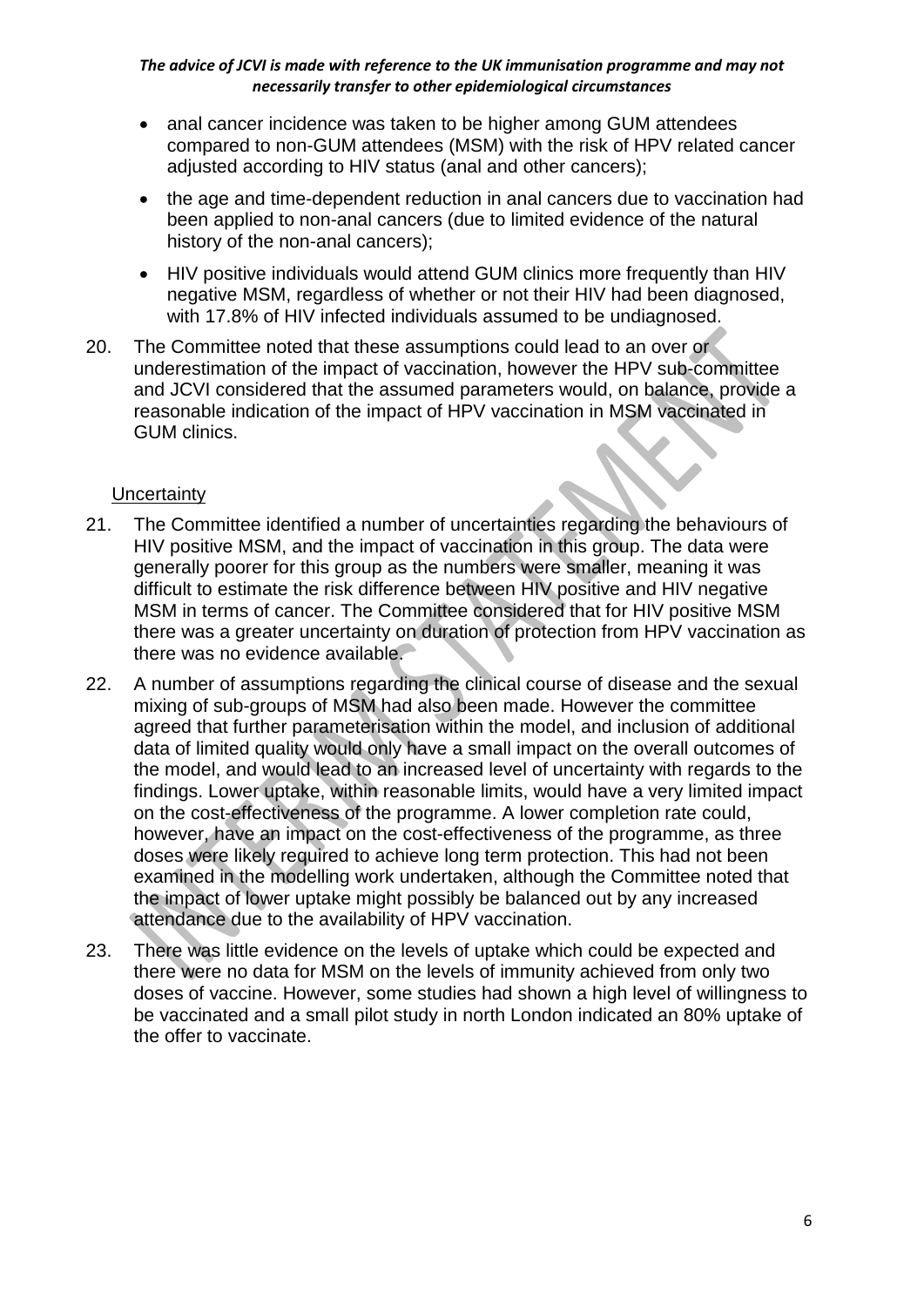# Results

- 24. The Committee noted that the impact on AGW was smaller than the impact on the HPV associated cancers, as the model assumed many MSM had AGW at their first visit to a GUM clinic. However, despite the larger impact on cancer, the benefits of preventing AGW were of importance in the model as they occurred much earlier after vaccination and thus were less impacted by discounting. Because of this much of the net-benefits of a targeted programme were due to the prevention of AGW and the cost-effectiveness of HPV vaccination in MSM was therefore driven to a large extent by the prevention of AGW.
- 25. At the list price the quadrivalent vaccine was the more cost-effective vaccine in all scenarios and the bivalent vaccine was significantly less cost-effective, because much of the total net health benefits were due to the prevention of AGW. However, if the current standard non-mandatory tariff price for GUM clinics was used as the administration cost (as opposed to an opportunity cost), then no option was cost-effective.
- 26. Under the criteria used by JCVI, vaccinating HIV positive MSM aged 16 to 25 years was cost-effective at the list price of the vaccine. Vaccinating HIV positive MSM aged 16 to 40 years was also incrementally cost-effective under the base case assumptions. Extending vaccination to all MSM aged 16 to 40 years was not incrementally cost-effective when using the list price of the vaccines. However, vaccination of all MSM aged 16 to 40 years was cost-effective under the criteria used by JCVI at a threshold vaccine price below the list price.
- 27. JCVI noted that vaccination of older MSM was cost-effective because of on-going HPV acquisition and disease risk in older MSM, the late age at which HIV is acquired among MSM (more become HIV positive after the age of 25) and the fact that HIV positive MSM account for over 50% of the cancers in the absence of vaccination and also have a significant burden of AGW.

# Operational issues

- 28. Whilst the analyses reviewed indicated that a programme could be cost effective, the Committee agreed that key operational and delivery issues would need to be addressed, should such a programme be considered.
- 29. As sexual health in England is commissioned by Local Authorities (LAs) vaccination programmes undertaken in this setting, primarily Hepatitis B vaccination, were not commissioned or procured centrally. The Committee considered that obtaining the vaccine at a price which was cost-effective for MSM vaccination in GUM and HIV clinics was highly likely to depend on the vaccine being centrally procured.
- 30. The Committee advised that it would be very important to closely monitor vaccine coverage and completion and the impact of the programme if it is implemented as the outcome would also influence the consideration of a programme for adolescent boys.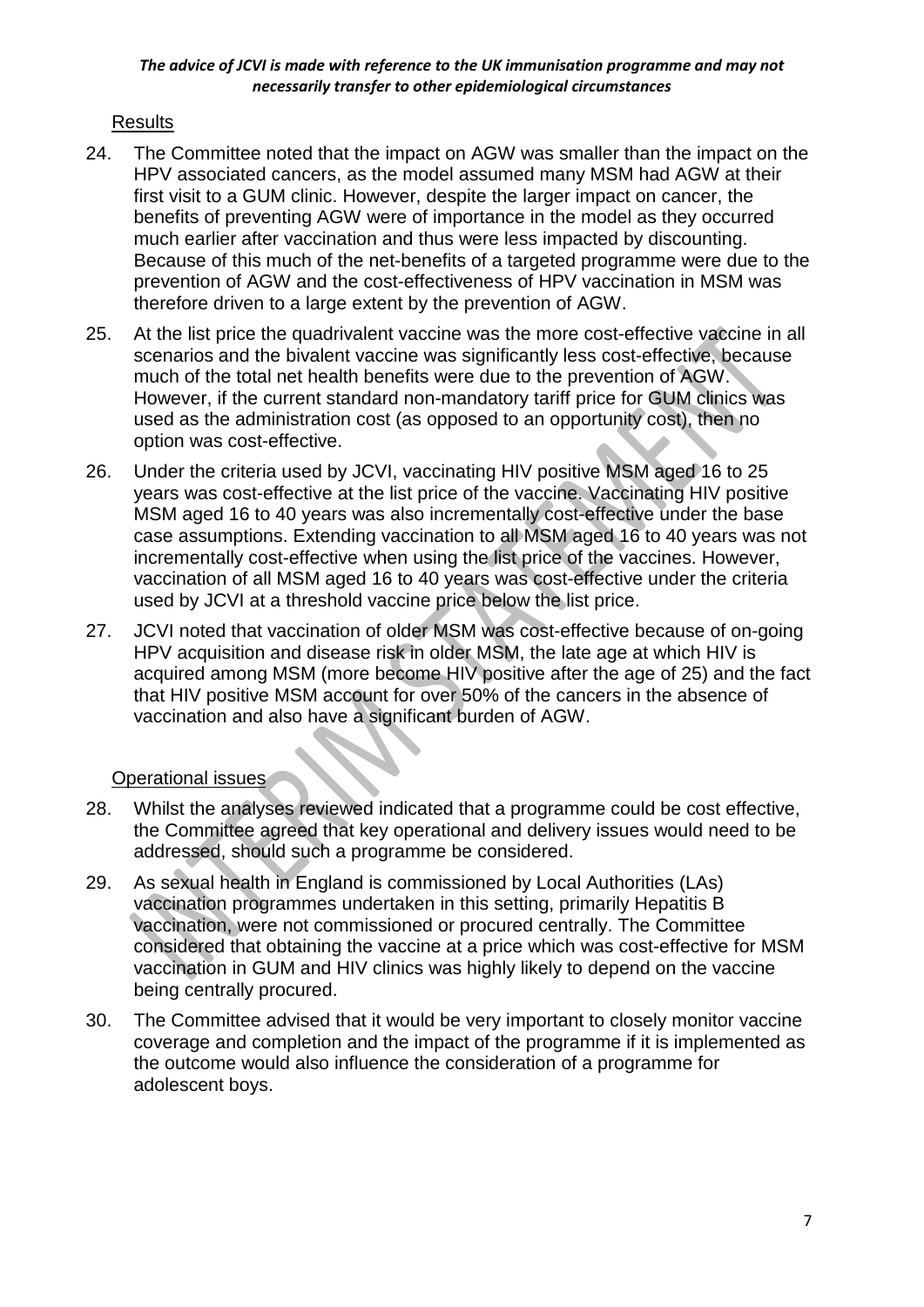# **Conclusion and advice**

- 31. JCVI chose GUM clinics as the setting to be considered when assessing the impact and cost-effectiveness of a programme for the vaccination of MSM as this was the most accessed sexual health service by MSM for which sufficient quantitative sexual health data could be obtained to inform the modelling and cost effective analyses. Whilst there were a number of uncertainties associated with assumptions made in the analyses reviewed, the Committee agreed that a programme to vaccinate MSM aged 16-40 years should be considered, provided that the programme could be undertaken at a price where administration and vaccine costs combined were cost-effective. Vaccinating all MSM aged 16-40 years attending GUM or HIV clinics was the programme of choice in part because of the greater uncertainty around implementation of a strategy of vaccinating only HIV positive MSM.
- 32. A targeted programme of vaccinating MSM in GUM and HIV clinics was considered highly likely to prevent HPV associated cancers in MSM. The analysis however indicated that substantial benefit would also be realised from the prevention of AGW, and that cost-effectiveness of a targeted programme was reliant on the prevention of AGW infections in MSM. The Committee therefore considered that any vaccine used for a programme targeting MSM should also provide protection against HPV types 6 and 11 responsible for the majority of cases of AGW in the UK.
- 33. The Committee has therefore concluded that a programme for the vaccination of MSM aged 16 to 40 years should be implemented in GUM and HIV clinics in the UK using the quadrivalent HPV vaccine, subject to the programme being commissioned and implemented at a cost-effective price.

# Additional considerations

34. JCVI has recognised that the mechanisms and arrangements by which a targeted programme of vaccinating MSM in GUM and HIV clinics could be undertaken are complex and would require appropriate commissioning and procurement arrangements to be in place. JCVI therefore further advised that DH should consider options for implementation, in collaboration with Public Health England, NHS England and Local Authorities.

# **Invitation to stakeholders**

35. The consultation concerns JCVIs consideration of the scientific evidence for a programme to vaccinate MSM assessing sexual health services. However, JCVI has also identified potential issues around commissioning and implementation that are still to be resolved concerning arrangements to deliver a cost-effective programme via GUM and HIV clinics. Of note are some unresolved issues around the administrative cost of delivering vaccination via sexual health services and the arrangements for procurement and delivery. Usually the Committee has a clear estimate of the administrative cost for delivering vaccination for a programme under consideration but because of this unprecedented situation JCVI has identified a cost effective threshold that combines the cost of vaccination and administration.